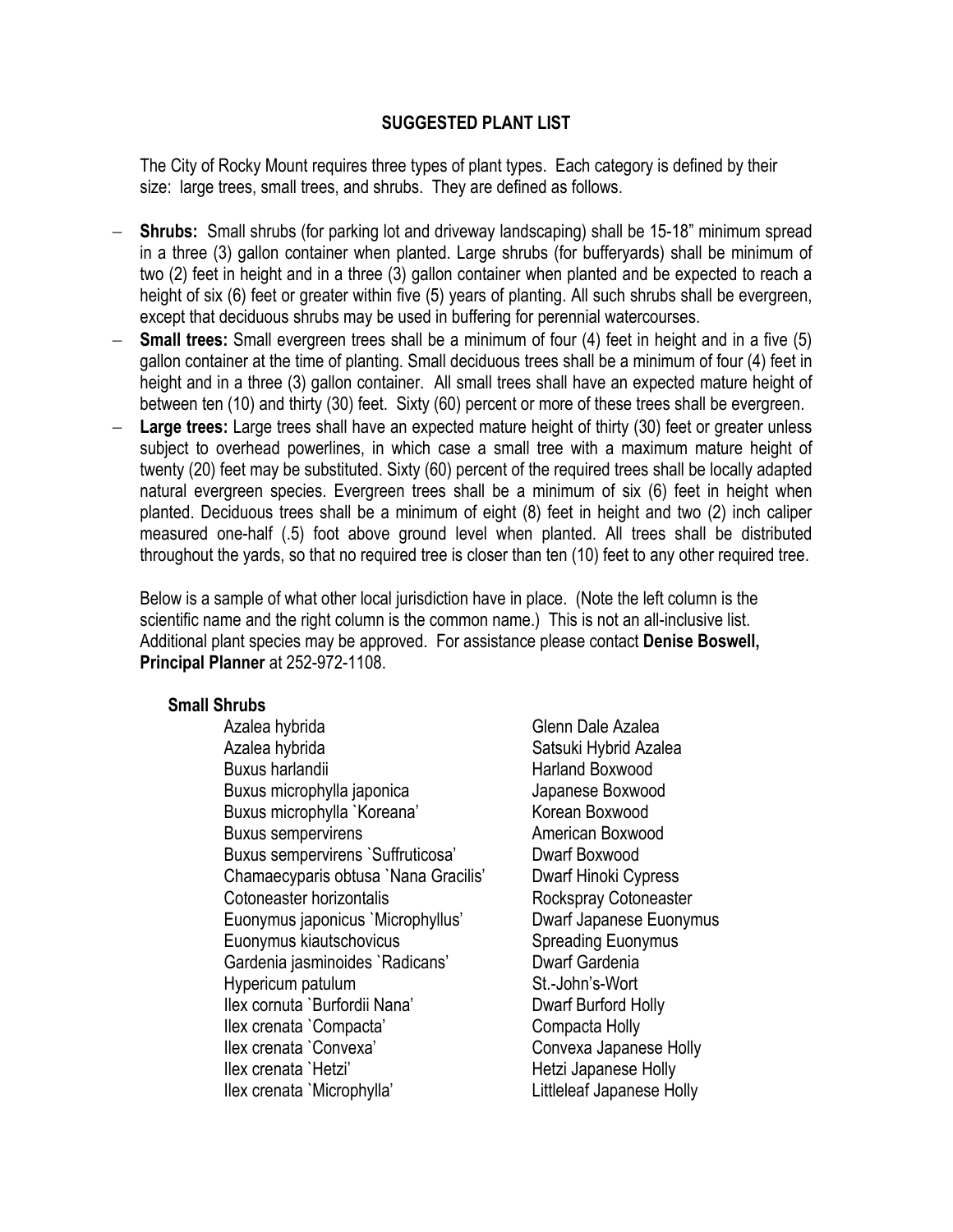Ilex crenata `Rotundifolia' Roundleaf Japanese Holly Ilex crenata `Yellow Berry' Japanese Holly Ilex cornuta `Carissa' Carissa Holly Ilex cornuta `Rotunda' Dwarf Horned Holly Ilex crenata `Carefree' Japanese Holly Ilex crenata `Kingsville' Kingsville Kingsville Japanese Holly Ilex crenata `Repandens' Repanden Japanese Holly Ilex crenata `Stokes' Stokes Japanese Holly Ilex crenata `Tiny Tim' Japanese Holly Ilex vomitoria `Nana' Dwarf Yaupon Jasminum floridum **Flowering Jasmine** Juniperus davurica `Expansa' (`Parsoni') Parsons Juniper Juniperus sabina `Tamariscifolia' Tamarix Juniper Leucothoe axillaris Coastal Leucothoe Leucothoe fontanesiana Drooping Leucothoe Lonicera yunnanensis **Yunnan Honeysuckle**  Mahonia bealei Leatherleaf Mahonia Mahonia pinnata Cluster Mahonia Pieris japonica **Andrew Pieris japonica** Japanese Andromeda Pinus mugo `Compacta' Mugo Pine Prunus laurocerasus 'Otto Luyken' Otto Laurel Prunus laurocerasus `Schipkaensis' Skip Laurel Prunus laurocerasus `Zabeliana' Zabel Laurel **Raphiolepis indica India Hawthorn** 

## **Large Shrubs**

Abelia x grandiflora Glossy Abelia Aucuba japonica Japanese Aucuba Azalea kaempferi Kaempferi Kaempferi Azalea Berberis julianae Wintergreen Barberry Danae racemosa and a community and alexander Laurel Euonymus fortunei `Vegetus' Evergreen Bittersweet Fatsia japonica **Japanese Fatsia** Ilex x Attenuata Hybrid Holly Ilex x attenuata `Fosteri' Foster Hybrid Holly **Ilex cassine** Dahoon Holly Ilex x `Nellie R. Stevens' Nellie Stevens Holly Ilex opaca American Holly Ilex vomitoria **Yaupon Holly**  Juniperus chinensis `Pfitzeriana' Pfitzer Juniper Kalmia latifolia **Mountain-Laurel**  Ligustrum japonicum `Rotundifolium' Curlyleaf Ligustrum Myrica pensylvanica Northern Bayberry Nandina domestica Nandina Osmanthus americanus **Devilwood** Prunus caroliniana **Carolina Cherry-Laurel**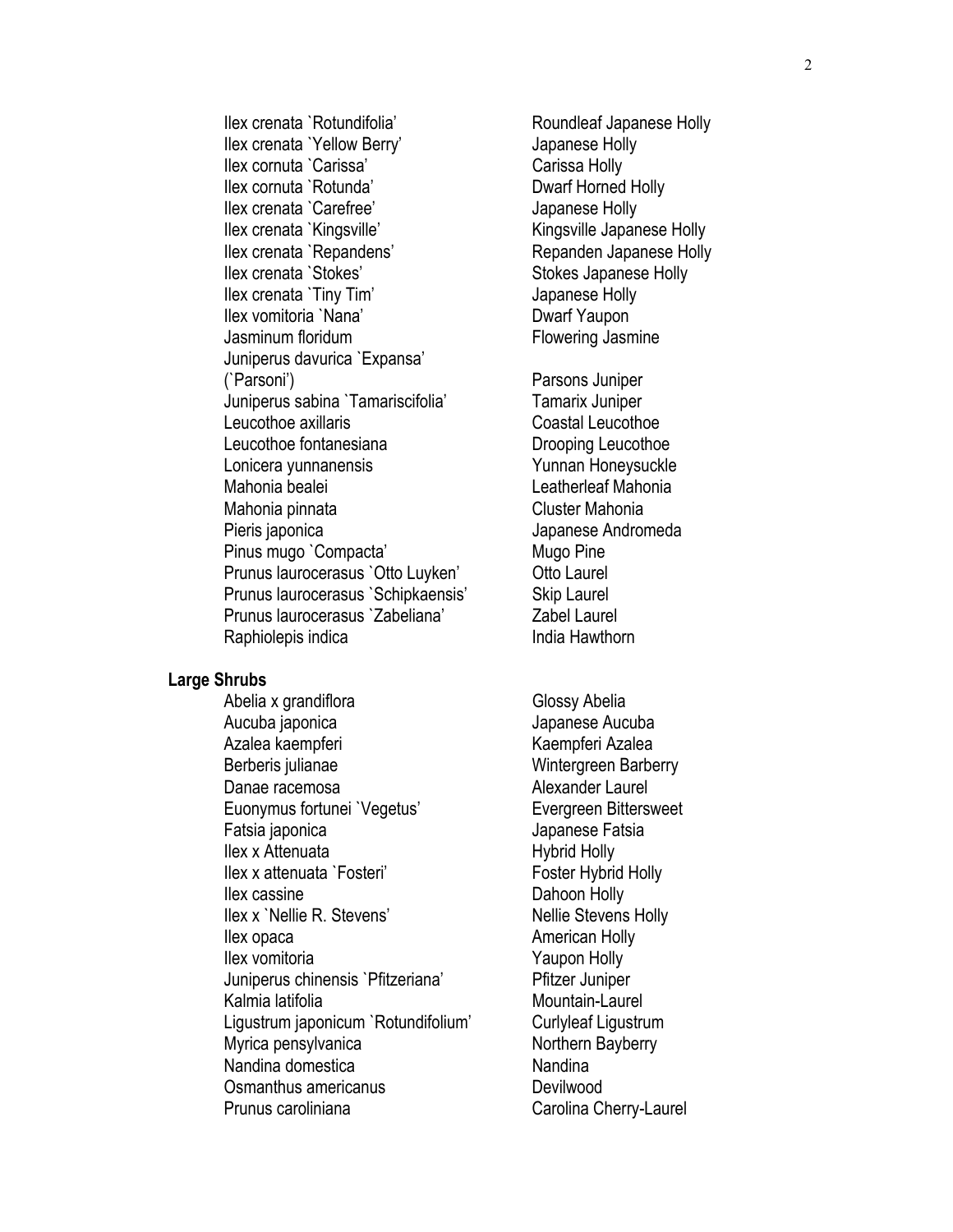Prunus laurocerasus angustifolia Narrow-Leaved English Laurel Pyracantha coccinea Scarlet Firethorn Pyracantha koidzumii `Low-Dense' Lowdense Pyracantha Rhododendron hybrida Hybrid Rhododendron Siphonos- manthus delavayi **Delavay Tea Olive** Yucca alofolia **Spanish Bayonet** Spanish Bayonet Yucca filamentosa and a Adam's Needle Yucca Yucca gloriosa Mound-Lily Yucca

**Small Trees** - Evergreen

Cupressus arizonica anticona Cypress Magnolia grandiflora "Little Gem" Little Gem Magnolia Magnolia virginiana menyebabkan sekali sebagai sebagai sebagai sebagai sebagai sebagai sebagai sebagai sebagai Pinus nigra **Austrian Pine** Pinus virginiana versitas dan versitas virginia Pine Quercus acuta Japanese Evergreen Oak Quercus glauca **Ring-Cupped Oak** 

**Small Trees** - Deciduous

Acer buergeranum Trident Maple Acer ginnala **Amur Maple** Acer griseum **Paperbark Maple** Acer palmatum and a state of the Japanese Maple Acer palmatum dissectum Laceleaf Japanese Maple Albizia julibrissin Mimosa Amelanchier arborea Serviceberry Betula platyphylla japonica and discrept papanese White Birth Carpinus caroliniana **American Hornbeam** Cercis canadensis Eastern Redbud Cornus florida **Flowering Dogwood** Cotinus coggyria Smoketree Crataegus phaenopyrum Washington Hawthorne Elaeagnus angustifolius **Russian-Olive** Firmiana simplex Chinese Parsol Tree Franklinia alatamaha **Franklinia** Halesia carolina Carolina Silverbell Hamamelis mollis Chinese Witch-Hazel Koelreuteria bipinnata eta alianeko Koelreuteria bipinnata Koelreuteria paniculata Golden-Rain-Tree Lagerstroemia indica Crape-Myrtle Magnolia macrophylla and a Bigleaf Magnolia Magnolia x soulan- giana Saucer Magnolia Magnolia stellata Star Magnolia Magnolia tripetala **Nagnolia** Umbrella Magnolia Malus domestica and a political Apple Malus hybrida **Flowering Crab Apple** 

Cornus mas Cornelian-Cherry Dogwood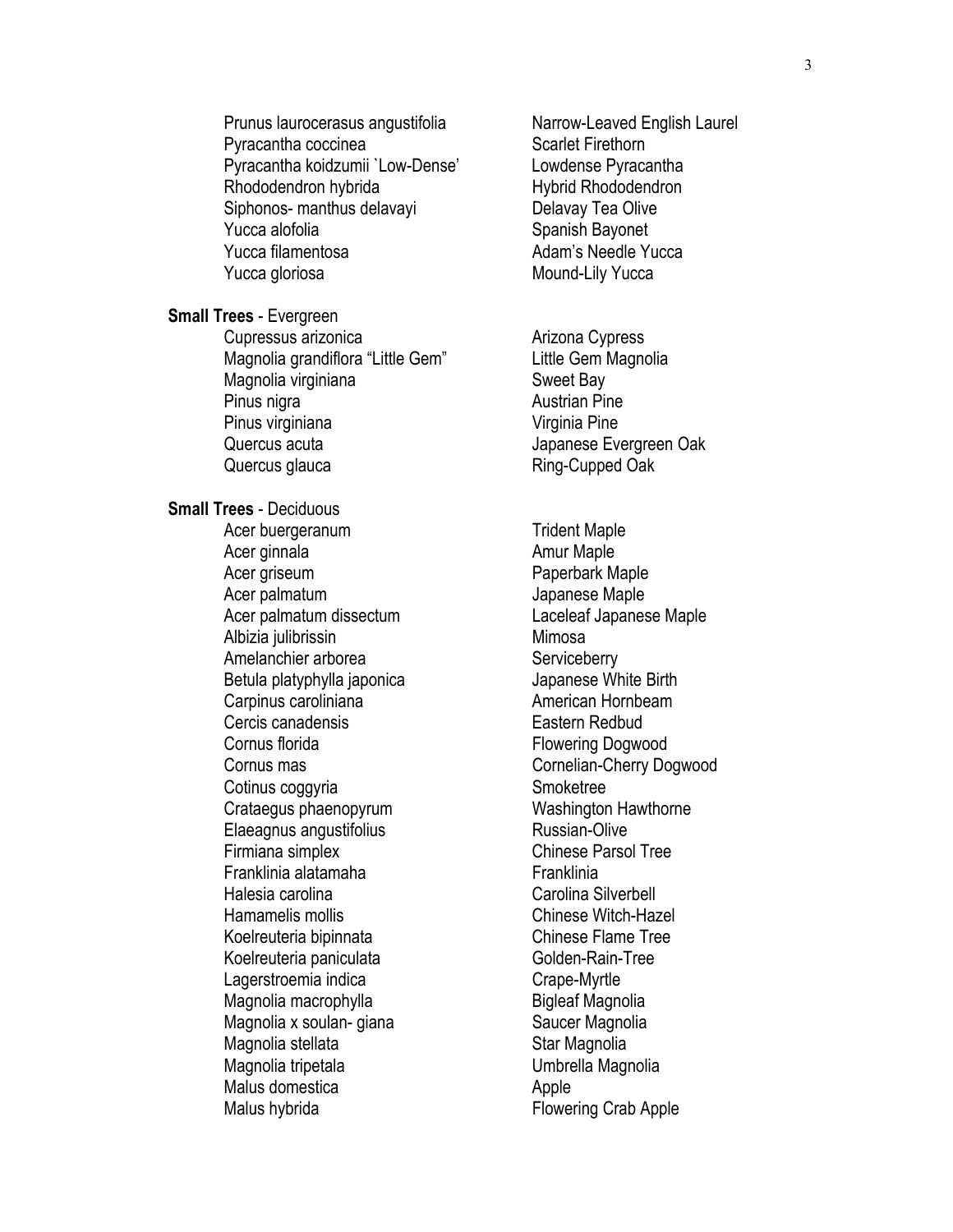Morus alba **Morus** alba Morus alba `Pendula' Weeping White Mulberry Oxydendrum arboreum Sourwood Pistacia chinensis Pistachio Prunus cerasifera `Atropurpurea' Pissard Plum Prunus cerasus **Sour Cherry** Sour Cherry Prunus persica **Provident Peach** Prunus serrulata and a Japanese Cherry Prunus subhirtella pendula Weeping Cherry Prunus yedoensis **Yoshino** Cherry Punica granatum **Pomegranate** 

Salix caprea Goat Willow Sassafras albidum Common Sassafras Ulmus parvifolia Chinese Elm Viburnum prunifolium Blackhaw Viburnum Viburnum rufidulum Southern Blackhaw Vitex agnus-castus Chaste - Tree

 **Large Trees** - Evergreen

Cedrus atlantica **Atlas Cedar** Cedrus deodara **Deodar Cedar** Cedrus libani Cedar of Lebanon Cryptomeria japonica Japanese Cryptomeria Cupresso- cyparis leylandii Leyland Cypress Ilex attenuata `Savannah' Savannah Holly Juniperus virginiana **Eastern Red Cedar** Magnolia grandiflora **Southern Magnolia** Southern Magnolia Pinus bungeana **Lacebark Pine** Pinus eliotti alla suomen valtaa valtaa Slash Pine Pinus palustris Longleaf Pine Pinus strobus **White Pine** Pinus sylvestris Scotch Pine Pinus taeda Loblolly Pine Pinus thunbergiana **Disk and Separate State Pine** Japanese Black Pine Tsuga canadensis Canadian Hemlock Quercus laurifolia Laurel Oak Quercus virginiana **Southern Live Oak** 

**Large Trees** - Deciduous Acer rubrum Red Maple Acer saccharinum Silver Maple Acer saccharum Sugar Maple Betula nigra **River Birch** River Birch Carya illinoinensis **Pecan** 

Pyrus calleryana Callery Pear (includes Bradford, Capitol, Cleveland Select and Aristocrat)